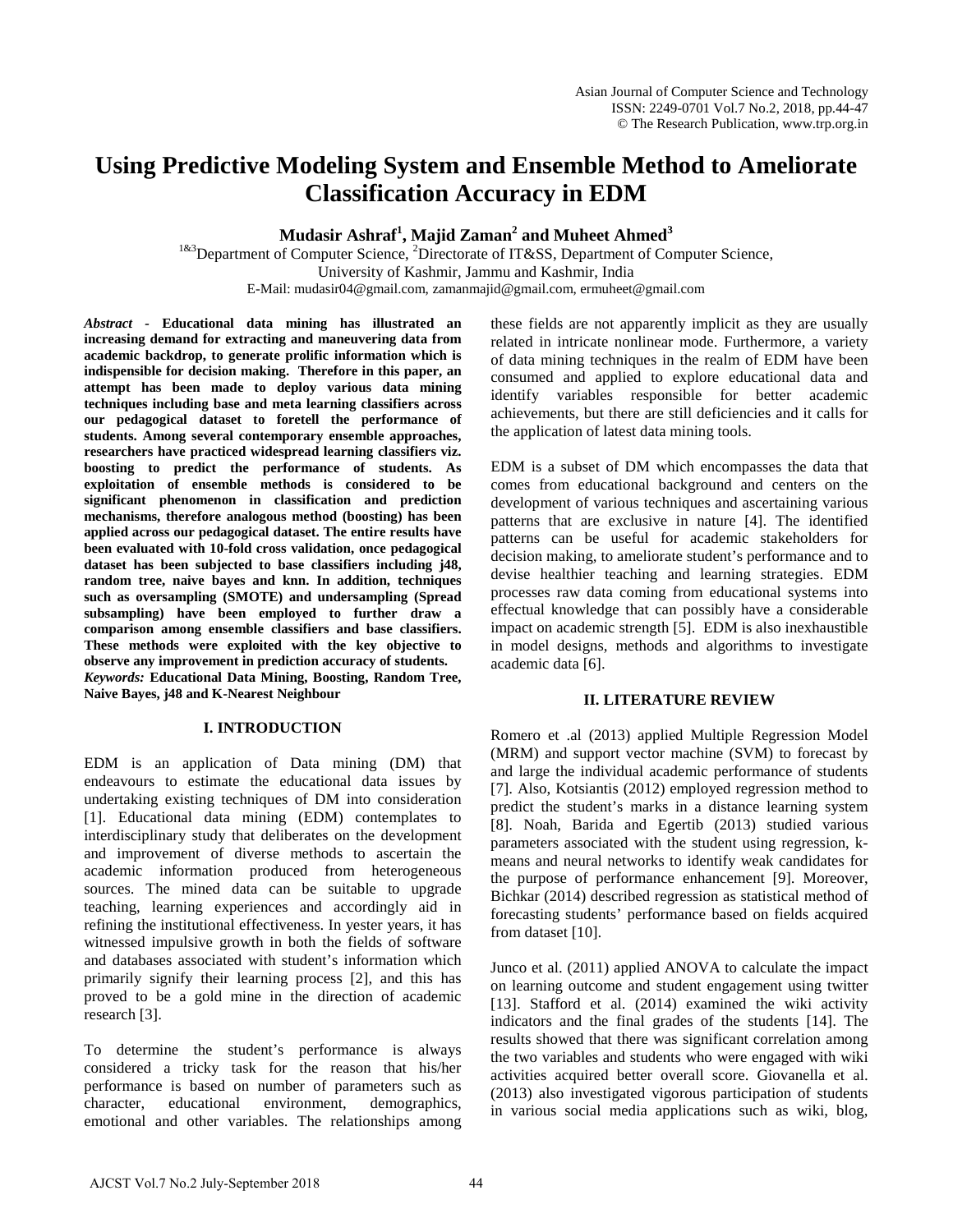## **III. EXPERIMENTAL SETUP**

## *A. Boosting Approach*

|                                                                                                                                                                                                                                                                                                                                                                                                                                    |                                       |                                         |                |         |                                                   |        | Using Predictive Modeling System and Ensemble Method to Ameliorate Classification Accuracy in EDM                                                                                                                                                                                                                                                                                                                                                                                                                               |                    |                   |
|------------------------------------------------------------------------------------------------------------------------------------------------------------------------------------------------------------------------------------------------------------------------------------------------------------------------------------------------------------------------------------------------------------------------------------|---------------------------------------|-----------------------------------------|----------------|---------|---------------------------------------------------|--------|---------------------------------------------------------------------------------------------------------------------------------------------------------------------------------------------------------------------------------------------------------------------------------------------------------------------------------------------------------------------------------------------------------------------------------------------------------------------------------------------------------------------------------|--------------------|-------------------|
| elicious and Twitter as a promising learning performance<br>dicator $[15]$ .                                                                                                                                                                                                                                                                                                                                                       |                                       |                                         |                |         |                                                   |        | corroborate any improvement in classification accuracy of<br>different learning algorithms viz. j48, random tree, naïv<br>bayes and knn. Moreover, the dataset was subjected to                                                                                                                                                                                                                                                                                                                                                 |                    |                   |
| uyal and Mohod (2014) investigated students who<br>ecessitate special attention by studying the relationship<br>mong different attributes using association rule mining<br>16]. Baderwah and pal (2011) used mining technique                                                                                                                                                                                                      |                                       |                                         |                |         | with boosting method.                             |        | techniques such as SMOTE and Spread subsampling to<br>further investigate whether there is any considerabl<br>improvement in prediction accuracy of learning classifier                                                                                                                                                                                                                                                                                                                                                         |                    |                   |
| amely decision tree on fields such as class test, attendance,<br>ssignment and semester marks for early detection of                                                                                                                                                                                                                                                                                                               |                                       |                                         |                |         | A. Boosting Approach                              |        |                                                                                                                                                                                                                                                                                                                                                                                                                                                                                                                                 |                    |                   |
| udents who are at risk [17]. A number of efforts have been<br>one in this direction and a research team comprising of<br>eevalatha, Ananthi, and Saravana (2016) applied decision<br>ee on undergraduate students dataset covering a set of<br>actors such as Communication skills, higher secondary                                                                                                                               |                                       |                                         |                |         |                                                   |        | Under boosting technique, we introduced the set of<br>classifiers on pedagogical dataset viz. j48, random tree<br>naïve bayes and knn to predict the performance of students<br>While exercising boosting method without application o                                                                                                                                                                                                                                                                                          |                    |                   |
| narks and undergraduate marks for performance assessment<br>nd placement selection [18]. In addition, Baker and Yacef<br>2009) conducted a survey on various techniques applied in<br>he field of EDM. They came to the final conclusion that                                                                                                                                                                                      |                                       |                                         |                |         |                                                   |        | filtering procedures (undersampling and oversamplin<br>techniques) on diverse classifiers, we examined that<br>prediction paradigm of j48 over performed in assessment to<br>other models, wherein the accurateness of classifyin                                                                                                                                                                                                                                                                                               |                    |                   |
| onsiderable work has been done in the direction of<br>rediction rather than relationship mining [19].                                                                                                                                                                                                                                                                                                                              |                                       |                                         |                |         |                                                   |        | correct instances was boosted with 95.32%<br>subsequently observed least misclassification error o<br>4.67%. The findings of boosting learning classifier are are                                                                                                                                                                                                                                                                                                                                                               |                    | an                |
| part from the statistical measure viz Regression Model<br>mployed by a number of researchers, Jothi and                                                                                                                                                                                                                                                                                                                            |                                       |                                         |                |         | characterized in table I.                         |        |                                                                                                                                                                                                                                                                                                                                                                                                                                                                                                                                 |                    |                   |
| enkatalakshmi (2014) made new strides and used<br>lustering technique for analysing and predicting student's<br>erformance to improve the student's success rate [11].<br>heik and Gadage (2015) endeavoured to investigate the<br>earning behaviour of various models with the help of<br>arious open source tools to get an insight of how these<br>nodels train, evaluate and predict the performance of                        |                                       |                                         |                |         |                                                   |        | After analyzing results in the below mentioned table I, it i<br>evident that various performance estimates including T<br>rate, Fp rate, precision, recall, f-measure, ROC area and<br>relative absolute error associated with the classifiers viz. j4<br>and naïve bayes have exemplified momentous results whe<br>these base classifiers were subjected to ensemble learning<br>via boosting. Furthermore, the performance of random tre                                                                                      |                    |                   |
| udents $[12]$ .                                                                                                                                                                                                                                                                                                                                                                                                                    |                                       |                                         |                |         |                                                   |        | has been least significant in contrast to remaining<br>classifiers, and as a matter of consequence, the alternativ                                                                                                                                                                                                                                                                                                                                                                                                              |                    |                   |
|                                                                                                                                                                                                                                                                                                                                                                                                                                    |                                       | <b>III. EXPERIMENTAL SETUP</b>          |                |         |                                                   |        | performance factors such as Tp rate, Fp rate and so of<br>related with the base classifier have also demonstrated lov                                                                                                                                                                                                                                                                                                                                                                                                           |                    |                   |
| i this subsection, the researchers have applied various base<br>lassifiers with boosting approach on academic dataset to                                                                                                                                                                                                                                                                                                           |                                       |                                         |                |         |                                                   |        | performance while forecasting the correct instances.                                                                                                                                                                                                                                                                                                                                                                                                                                                                            |                    |                   |
|                                                                                                                                                                                                                                                                                                                                                                                                                                    |                                       |                                         |                |         | TABLE I RESULTS AFTER EMPLOYING BOOSTING APPROACH |        |                                                                                                                                                                                                                                                                                                                                                                                                                                                                                                                                 |                    |                   |
| <b>Classifier Name</b>                                                                                                                                                                                                                                                                                                                                                                                                             | <b>Correctly</b><br><b>Classified</b> | <b>Incorrectly</b><br><b>Classified</b> | <b>TP</b> Rate | FP Rate | <b>Precision</b>                                  | Recall | <b>F-Measure</b>                                                                                                                                                                                                                                                                                                                                                                                                                                                                                                                | <b>ROC</b><br>Area | Rel. Abs.<br>Err. |
| Boost. with J48                                                                                                                                                                                                                                                                                                                                                                                                                    | 95.32%                                | 4.67%                                   | 0.953          | 0.032   | 0.955                                             | 0.953  | 0.954                                                                                                                                                                                                                                                                                                                                                                                                                                                                                                                           | 0.995              | 7.29%             |
| Boost. with<br>Random tree                                                                                                                                                                                                                                                                                                                                                                                                         | 89.35%                                | 10.64%                                  | 0.894          | 0.073   | 0.896                                             | 0.894  | 0.895                                                                                                                                                                                                                                                                                                                                                                                                                                                                                                                           | 0.910              | 16.91%            |
| Boost. with Naïve<br><b>Bayes</b>                                                                                                                                                                                                                                                                                                                                                                                                  | 95.04%                                | 4.95%                                   | 0.950          | 0.033   | 0.951                                             | 0.950  | 0.951                                                                                                                                                                                                                                                                                                                                                                                                                                                                                                                           | 0.988              | 9.99%             |
| Boost. with KNN                                                                                                                                                                                                                                                                                                                                                                                                                    | 93.59%                                | 6.40%                                   | 0.936          | 0.044   | 0.937                                             | 0.936  | 0.936                                                                                                                                                                                                                                                                                                                                                                                                                                                                                                                           | 0.948              | 10.36%            |
| . Boosting after SMOTE<br>he oversampling technique namely SMOTE once<br>mployed to various individual base classifiers viz. j48,<br>andom tree, naïve bayes and knn with boosting approach<br>ave exhibited discrepancies in results. The base classifier<br>48 and naïve bayes with boosting method have<br>emonstrated notable achievements in prediction outcomes<br>then subjected to over sampling technique, in contrast to |                                       |                                         |                |         |                                                   |        | boosting system without SMOTE (Table II and I depict<br>results after SMOTE and prior to application of SMOTI<br>respectively). Both classifiers performance amplified from<br>95.32% to 96.44% (j48 with boosting) and 95.04% t<br>96.06% (naïve bayes with boosting). However, learnin<br>ensembles of each base classifiers viz. random tree and kn<br>also demonstrated substantial improvement in its prediction<br>outcomes from 89.35% to 92.03% (random tree wit<br>boosting) and 93.59% to 94.49% (knn with boosting). |                    |                   |
|                                                                                                                                                                                                                                                                                                                                                                                                                                    |                                       |                                         |                | 45      |                                                   |        | AJCST Vol.7 No.2 July-September 2018                                                                                                                                                                                                                                                                                                                                                                                                                                                                                            |                    |                   |

TABLE I RESULTS AFTER EMPLOYING BOOSTING APPROACH

# *B. Boosting after SMOTE*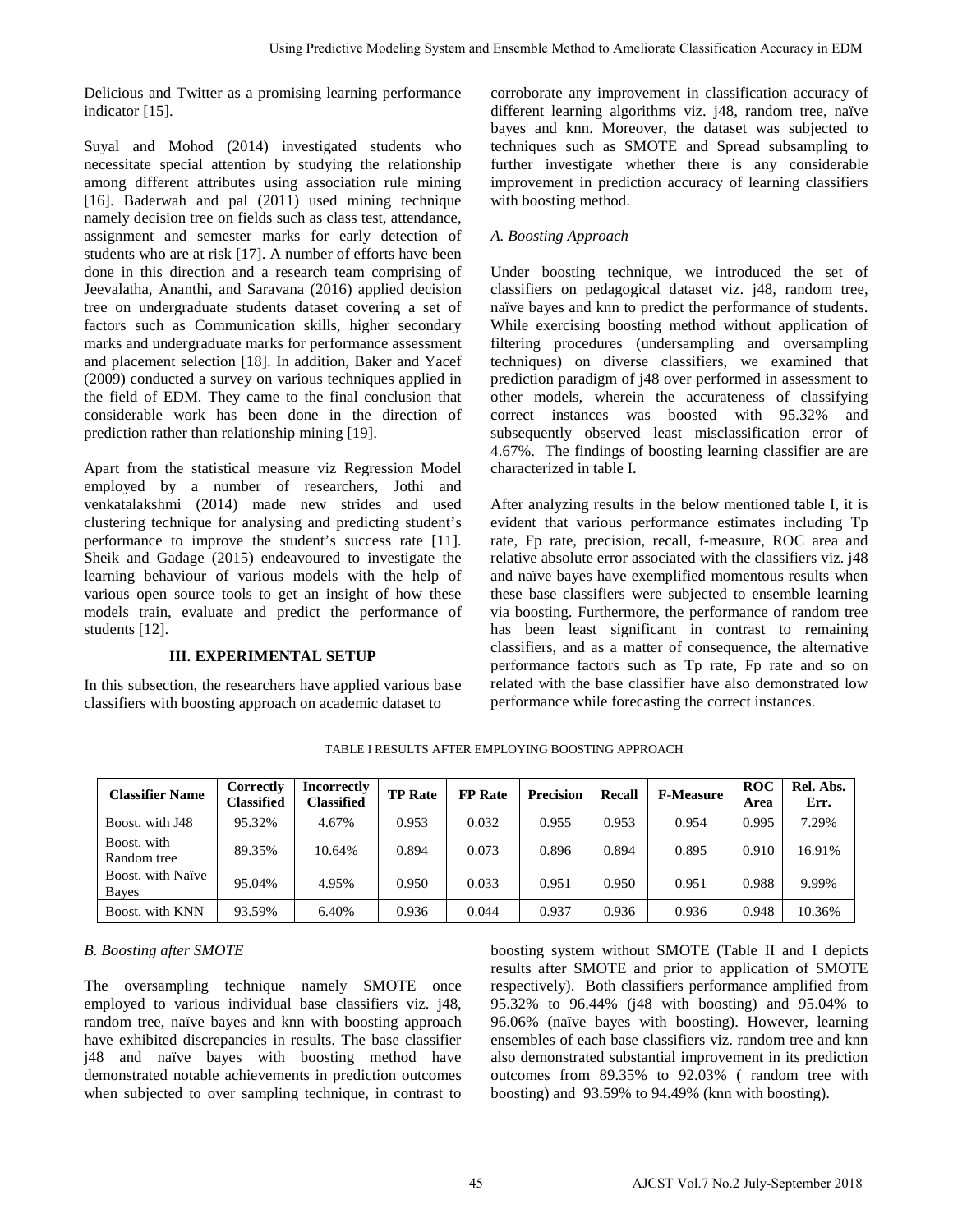| <b>Classifier Name</b>     | Correctly<br>Classified | <b>Incorrectly</b><br>Classified | <b>TP Rate</b> | <b>FP</b> Rate | <b>Precision</b> | <b>Recall</b> | <b>F-Measure</b> | <b>ROC</b><br>Area | Rel. Abs.<br>Err. |
|----------------------------|-------------------------|----------------------------------|----------------|----------------|------------------|---------------|------------------|--------------------|-------------------|
| Boost, with J48            | 96.44%                  | 3.55%                            | 0.964          | 0.019          | 0.965            | 0.964         | 0.963            | 0.996              | 5.35%             |
| Boost. with<br>Random tree | 92.03%                  | 7.96%                            | 0.920          | 0.043          | 0.921            | 0.922         | 0.921            | 0.938              | 11.98%            |
| Boost, with Naïve<br>Bayes | 96.06%                  | 3.93%                            | 0.961          | 0.021          | 0.962            | 0.961         | 0.960            | 0.991              | 8.26%             |
| Boost, with KNN            | 94.49%                  | 5.50%                            | 0.945          | 0.029          | 0.946            | 0.946         | 0.944            | 0.960              | 8.41%             |

#### TABLE II EXHIBITS RESULTS AFTER OVERSAMPLING METHOD

## *C. Boosting after Spread Subsampling*

## TABLE III ILLUSTRATES RESULTS AFTER UNDERSAMPLING

| <b>Classifier Name</b>                                                                                                                                                                                                                                                                                                                                                                                                                                                                                                                                               | Correctly<br><b>Classified</b>                                                          | <b>Incorrectly</b><br><b>Classified</b>      | <b>TP Rate</b>                   | <b>FP</b> Rate          | Precision                                                             | Recall                                                                                                         | <b>F-Measure</b>                                                                                                                                                                                                                                                                                                                                                    | <b>ROC</b><br>Area | Rel. Abs.<br>Err. |
|----------------------------------------------------------------------------------------------------------------------------------------------------------------------------------------------------------------------------------------------------------------------------------------------------------------------------------------------------------------------------------------------------------------------------------------------------------------------------------------------------------------------------------------------------------------------|-----------------------------------------------------------------------------------------|----------------------------------------------|----------------------------------|-------------------------|-----------------------------------------------------------------------|----------------------------------------------------------------------------------------------------------------|---------------------------------------------------------------------------------------------------------------------------------------------------------------------------------------------------------------------------------------------------------------------------------------------------------------------------------------------------------------------|--------------------|-------------------|
| Boost. with J48                                                                                                                                                                                                                                                                                                                                                                                                                                                                                                                                                      | 96.44%                                                                                  | 3.55%                                        | 0.964                            | 0.019                   | 0.965                                                                 | 0.964                                                                                                          | 0.963                                                                                                                                                                                                                                                                                                                                                               | 0.996              | 5.35%             |
| Boost. with<br>Random tree                                                                                                                                                                                                                                                                                                                                                                                                                                                                                                                                           | 92.03%                                                                                  | 7.96%                                        | 0.920                            | 0.043                   | 0.921                                                                 | 0.922                                                                                                          | 0.921                                                                                                                                                                                                                                                                                                                                                               | 0.938              | 11.98%            |
| Boost. with Naïve<br><b>Bayes</b>                                                                                                                                                                                                                                                                                                                                                                                                                                                                                                                                    | 96.06%                                                                                  | 3.93%                                        | 0.961                            | 0.021                   | 0.962                                                                 | 0.961                                                                                                          | 0.960                                                                                                                                                                                                                                                                                                                                                               | 0.991              | 8.26%             |
| Boost. with KNN                                                                                                                                                                                                                                                                                                                                                                                                                                                                                                                                                      | 94.49%                                                                                  | 5.50%                                        | 0.945                            | 0.029                   | 0.946                                                                 | 0.946                                                                                                          | 0.944                                                                                                                                                                                                                                                                                                                                                               | 0.960              | 8.41%             |
| <b>E. Boosting after Spread Subsampling</b><br>in case of boosting with undersampling technique, the<br>esults of diverse base classifiers are furnished in table III.<br>From the findings exemplified in table III and I, it is<br>pparent only single base classifier viz. knn has explained<br>lecline in its prediction accuracy from 93.59% to 92.99%<br>ising undersampling method. Nevertheless, boosting with                                                                                                                                               |                                                                                         |                                              |                                  | bayes                   | (95.04%<br>and so on.                                                 | to                                                                                                             | other classifiers such as $j48$ (95.32% to 95.54%), naïvely<br>95.85%)<br>(89.35%91.61%) have illustrated significant results, an<br>consequently paramount development was experience<br>across entire performance estimates associated with th<br>classifiers viz. Tp rate, Fp rate, Precision, recall, f- measure                                                | and                | random            |
| <b>Classifier Name</b>                                                                                                                                                                                                                                                                                                                                                                                                                                                                                                                                               | Correctly                                                                               | <b>Incorrectly</b>                           | <b>TP Rate</b>                   | <b>FP</b> Rate          | TABLE III ILLUSTRATES RESULTS AFTER UNDERSAMPLING<br><b>Precision</b> | Recall                                                                                                         | <b>F-Measure</b>                                                                                                                                                                                                                                                                                                                                                    | <b>ROC</b>         | Rel. Abs.         |
| Boost. with J48                                                                                                                                                                                                                                                                                                                                                                                                                                                                                                                                                      | <b>Classified</b><br>95.54%                                                             | <b>Classified</b><br>4.45%                   | 0.955                            | 0.22                    | 0.956                                                                 | 0.956                                                                                                          | 0.954                                                                                                                                                                                                                                                                                                                                                               | Area<br>0.996      | Err.<br>6.77%     |
| Boost. with                                                                                                                                                                                                                                                                                                                                                                                                                                                                                                                                                          | 91.61%                                                                                  | 8.38%                                        | 0.916                            | 0.042                   | 0.917                                                                 | 0.916                                                                                                          | 0.915                                                                                                                                                                                                                                                                                                                                                               | 0.937              | 12.57%            |
| Random tree<br>Boost. with<br>Naïve Bayes                                                                                                                                                                                                                                                                                                                                                                                                                                                                                                                            | 95.85%                                                                                  | 4.14%                                        | 0.959                            | 0.021                   | 0.960                                                                 | 0.961                                                                                                          | 0.959                                                                                                                                                                                                                                                                                                                                                               | 0.992              | 7.42%             |
| Boost. with KNN                                                                                                                                                                                                                                                                                                                                                                                                                                                                                                                                                      | 92.99%                                                                                  | 7.00%                                        | 0.930                            | 0.035                   | 0.932                                                                 | 0.929                                                                                                          | 0.930                                                                                                                                                                                                                                                                                                                                                               | 0.985              | 10.76%            |
|                                                                                                                                                                                                                                                                                                                                                                                                                                                                                                                                                                      |                                                                                         |                                              |                                  |                         |                                                                       |                                                                                                                | among other learning classifiers. Whereas, post deploymer<br>of SMOTE and Spread subsampling, j48 and naïve baye                                                                                                                                                                                                                                                    |                    |                   |
| The histograms in figure 1 exposes classification accuracy<br>nd relative absolute error of various classifiers using<br>oosting approach. As per the below referenced figure, it<br>ublicizes three types of results viz. boosting with each base<br>lassifiers prior to filtering procedure, results attained post<br>pplication of SMOTE and spread subsampling. Primarily,<br>he histograms in figure 6 demonstrate prior application of<br>iltering process in which learning classifier such as j48<br>with boosting has achieved paramount accuracy of 95.32% | 100.00%<br>90.00%<br>80.00%<br>70.00%<br>60.00%<br>50.00%<br>40.00%<br>30.00%<br>20.00% |                                              |                                  |                         |                                                                       | Boost. with J48<br><b>Boost.</b> with Random tree<br><b>Boost.</b> with Naïve Bayes<br><b>Boost</b> , with KNN | with boosting have attained exceptional prediction accurac<br>of 96.44% and 95.85% respectively. Moreover, from th<br>figure it is oblivious that the minimum relative error<br>including all phases such as results accomplished ahead o<br>filtering process, post SMOTE and Spread subsampling, has<br>been found with two classifiers namely j48 and naïve baye |                    |                   |
|                                                                                                                                                                                                                                                                                                                                                                                                                                                                                                                                                                      | 10.00%                                                                                  | 0.00%<br>Corrrectly<br>Rel. Abs.             | Corrrectly                       | Rel. Abs.<br>Corrrectly | Rel. Abs.                                                             |                                                                                                                |                                                                                                                                                                                                                                                                                                                                                                     |                    |                   |
|                                                                                                                                                                                                                                                                                                                                                                                                                                                                                                                                                                      |                                                                                         | Classified<br>Err.<br><b>Prior Filtering</b> | Classified<br><b>After SMOTE</b> | Err.<br>Classified      | Err.<br><b>After Spread Subsampling</b>                               |                                                                                                                |                                                                                                                                                                                                                                                                                                                                                                     |                    |                   |



Fig. 1 Accuracy of Classifiers After Pertinence of Three Approaches